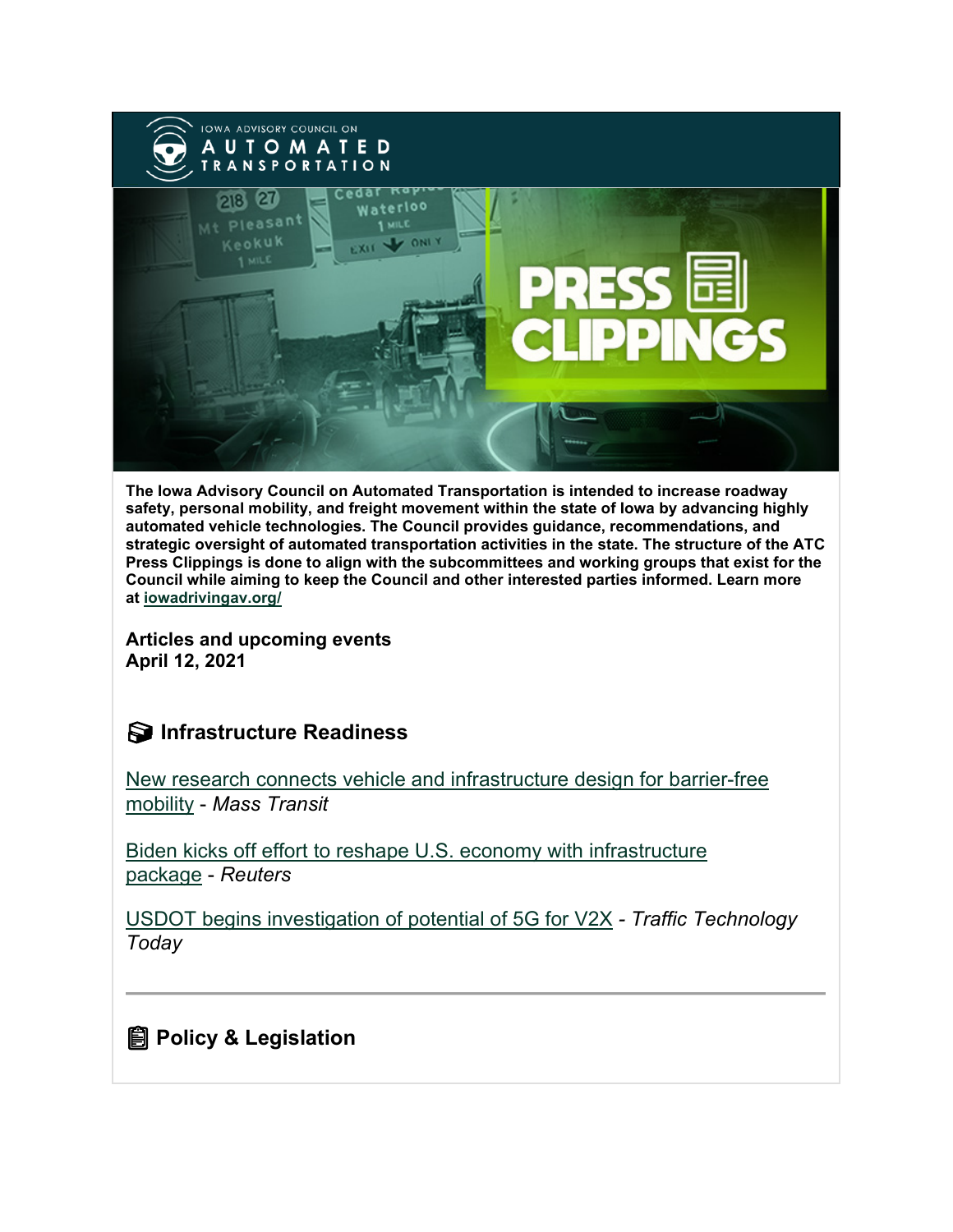[Arlington, Texas, Launches Autonomous Transit Vehicle Pilot](https://www.govtech.com/fs/Texas-City-Launches-Autonomous-Transit-Vehicles.html?utm_medium=email&utm_source=govdelivery) - *Government Technology*

[Connecticut Plan Outlines Strategies for Connected, Automated](https://www.ttnews.com/articles/connecticut-plan-outlines-strategies-connected-automated-vehicles?utm_medium=email&utm_source=govdelivery)  [Vehicles](https://www.ttnews.com/articles/connecticut-plan-outlines-strategies-connected-automated-vehicles?utm_medium=email&utm_source=govdelivery) - *Transport Topics*

[Governor's Advisory Council on Connected and Automated Vehicles releases](https://www.dot.state.mn.us/news/2021/04/05-cav.html?utm_medium=email&utm_source=govdelivery)  [2020 annual report](https://www.dot.state.mn.us/news/2021/04/05-cav.html?utm_medium=email&utm_source=govdelivery) *- Minnesota DOT*

#### **Economic Development**

[Autonomous vehicle market to reach \\$50 billion by](https://www.supplychainquarterly.com/articles/4548-autonomous-vehicle-market-to-reach-50-billion-by-2040?utm_medium=email&utm_source=govdelivery) 2040 - *Supply Chain*

[Chipotle invests in self-driving delivery company Nuro](https://www.restaurantdive.com/news/chipotle-invests-in-self-driving-delivery-company-nuro/597339/?utm_medium=email&utm_source=govdelivery) - *Source (Italicized)*

[Community Improvement Districts Ripe for Smart City](https://www.govtech.com/fs/Community-Improvement-Districts-Ripe-for-Smart-City-Innovation.html?utm_medium=email&utm_source=govdelivery)  [Innovation](https://www.govtech.com/fs/Community-Improvement-Districts-Ripe-for-Smart-City-Innovation.html?utm_medium=email&utm_source=govdelivery) *- Government Technology*

[Volvo partners with Aurora to accelerate autonomous truck applications](https://www.autonomousvehicleinternational.com/news/business/volvo-partners-with-aurora-to-accelerate-hub-to-hub-autonomous-truck-applications.html?utm_medium=email&utm_source=govdelivery) - *AV International*

## **Public Safety & Enforcement**

[Today I learned BMW charges extra for a 'don't blind other people' software](https://www.theverge.com/2021/3/28/22351901/bmw-high-beam-assist-assistant-dlc-paid-update-ota?utm_medium=email&utm_source=govdelivery)  [update](https://www.theverge.com/2021/3/28/22351901/bmw-high-beam-assist-assistant-dlc-paid-update-ota?utm_medium=email&utm_source=govdelivery) - *The Verge*

[A Tesla on cruise control smashed into a tractor trailer in New Jersey, ripping](https://www.businessinsider.com/tesla-using-cruise-control-crashed-tractor-trailer-new-jersey-2021-3?utm_medium=email&utm_source=govdelivery)  [off half its roof](https://www.businessinsider.com/tesla-using-cruise-control-crashed-tractor-trailer-new-jersey-2021-3?utm_medium=email&utm_source=govdelivery) - *Business Insider*

[Autonomous Vehicle Industry Faces Inconsistent Guidelines](https://www.govtech.com/policy/Autonomous-Vehicle-Industry-Faces-Inconsistent-Guidelines.html?utm_medium=email&utm_source=govdelivery) - *Government Technology*

[Using tracking data to plan cycling and pedestrian infrastructure](https://www.newcivilengineer.com/innovative-thinking/using-tracking-data-to-plan-cycling-and-pedestrian-infrastructure-06-04-2021/?utm_medium=email&utm_source=govdelivery) *- New Civil Engineer*